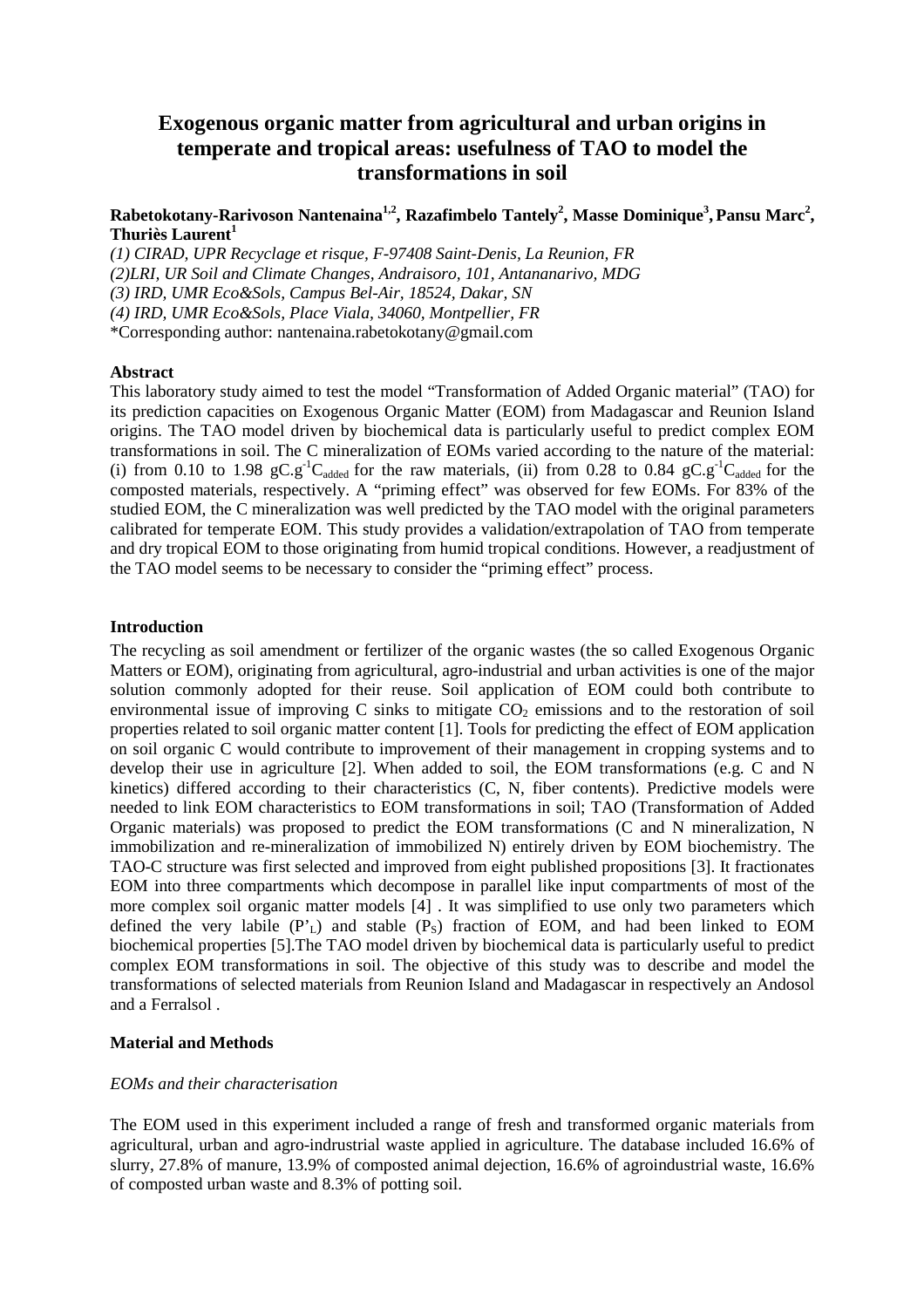Total C and total N were measured by dry combustion (Dumas method). Biochemical fractionations were determined according to the Van Soest method (AFNOR XPU 44-162) [6]. C and N mineralization were measured during a 180 days incubation of soil and EOM mixtures in controlled conditions (AFNOR XPU 44-163) [7].

## *Soils and incubation experiment*

Our experiment was carried out with an andic cambisol soil and a ferrallitic soil respectively from Reunion and Madagascar Islands. The first soil was collected at Les Colimaçons in a medium elevation area on the western windward side of the Reunion Island. This loamy (38%) soil had a pH of 6.1, a total N content of 0.55%, and a C content of 2.7%.The second soil was a clayey soil, 31% of clay, ferralsol sampled at Lazaina located in the North East of Antananarivo, Madagascar. This soil had a pH of 5.5, a total N content of 0.14%, and a C content of 1.87%.

Incubation experiments used samples of 30 g air-dried soil and 0.5 g of EOM. A control sample of 30 g soil without EOM was also incubated. Three replicates were incubated in air-tight jars (1 L) during 182 days at  $28 \pm 1$  °C in a dark room at 66% soil water-holding capacity (28 mL Milli-Q water for 100 g of the andic cambisol and 12 mL Milli-Q water for 100 g of the ferralsol).

# *TAO Model*

TAO is a parallel three-compartment model using only two parameters to predict C mineralization [3]. The residual added organic carbon fraction (RAOCF) after C mineralization was given at a known time of incubation (t) from time of EOM application  $(t_0)$  by:

# RAOCF =  $P'_L e^{-0.4(t-t0)} + (1 - P'_L - P_s)e^{-0.012(t-t0)} + P_s$

where  $P'_{L}$  = proportion of Labile compartment and  $P_{S}$  = proportion of Stable compartment

# **Results**

# *Measured C mineralization*

Kinetics of C mineralization were different for each EOM. Most of EOM from animal origin were rapidly mineralized. For different slurries and droppings, 52% (FuF) and up to 100% (FiV and FiP) of EOM-C was respired. A "*priming effect*" which was defined as the increase in soil organic matter (SOM) decomposition rate after fresh organic matter input to soil was observed for FiV and FiP. *Priming effect* was often supposed to result from a global increase in microbial activity due to the higher availability of energy released from the decomposition of fresh organic matter [8]. For manures, measured mineralized C ranged between 22% and 69% according to their origin. For example, only 32% was mineralized during the 182 days for FuBb. This suggested that the complement was stabilized or was processed for stabilization. Mineralization of composted animal EOM varied with a range of mineralized C from 28 (CLPv) to 84% (Vgt). For CLPCo, 56% of C was mineralized, so it remained a little less than half C stabilized or being able to be stabilized in the soil. For the composted urban waste, the minimum and maximum mineralized C were respectively 30% (CDV LP) and 80 % (CoV). 50% of agro-industrial waste presented C mineralization up to 100% (SpA, SpH and SpP) i.e. a "priming effect" process occurred. For the other 50%, C mineralization ranged between 67% and 89%. The potting soil showed an important intra significant difference between TrA and TrI on one hand, and Trt on the other hand because mineralized C were 10%, 25% and 115% for TrA, TrI and TrT, respectively.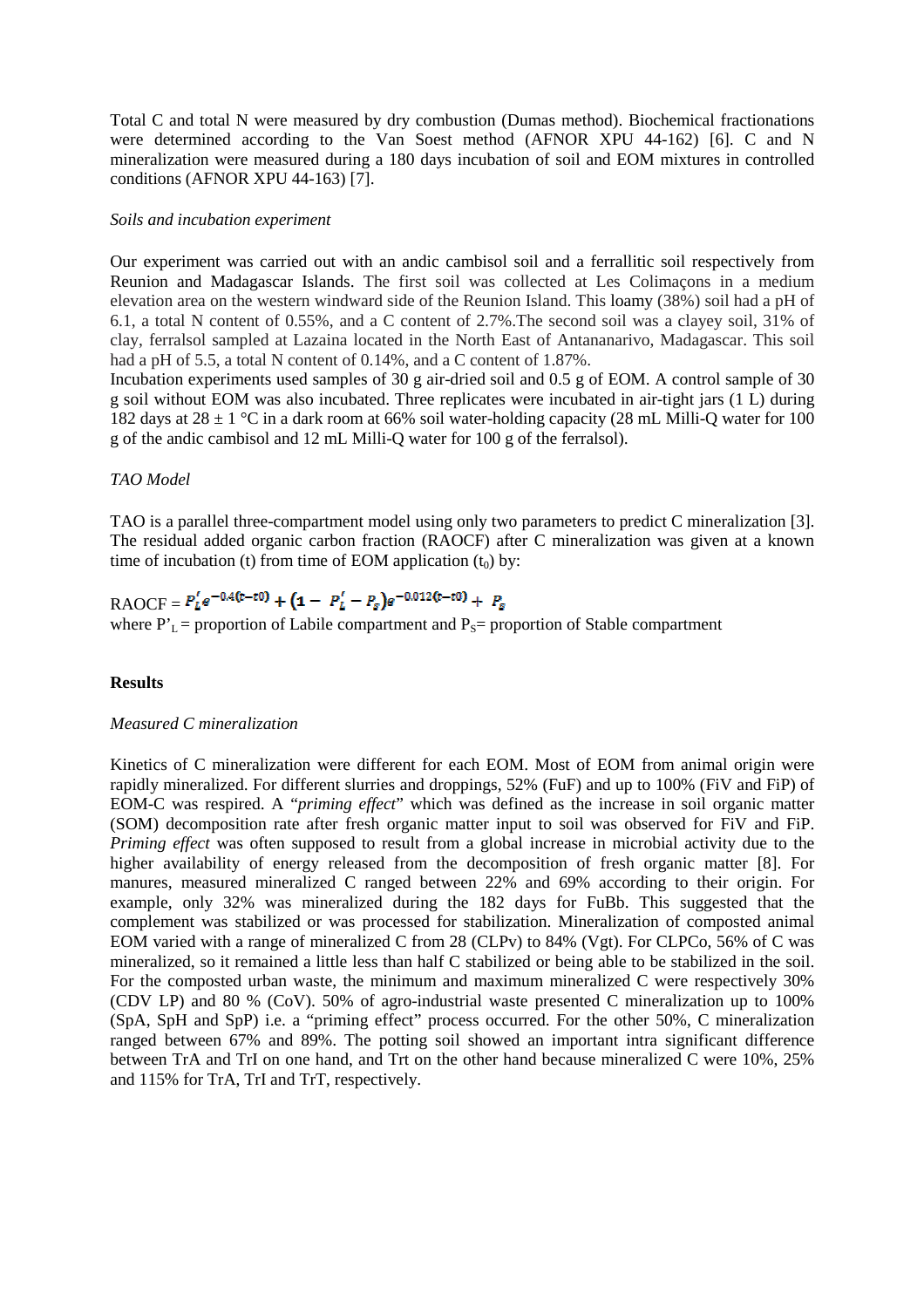

**Figure 1. Measured and predicted C mineralization by using the TAO model**